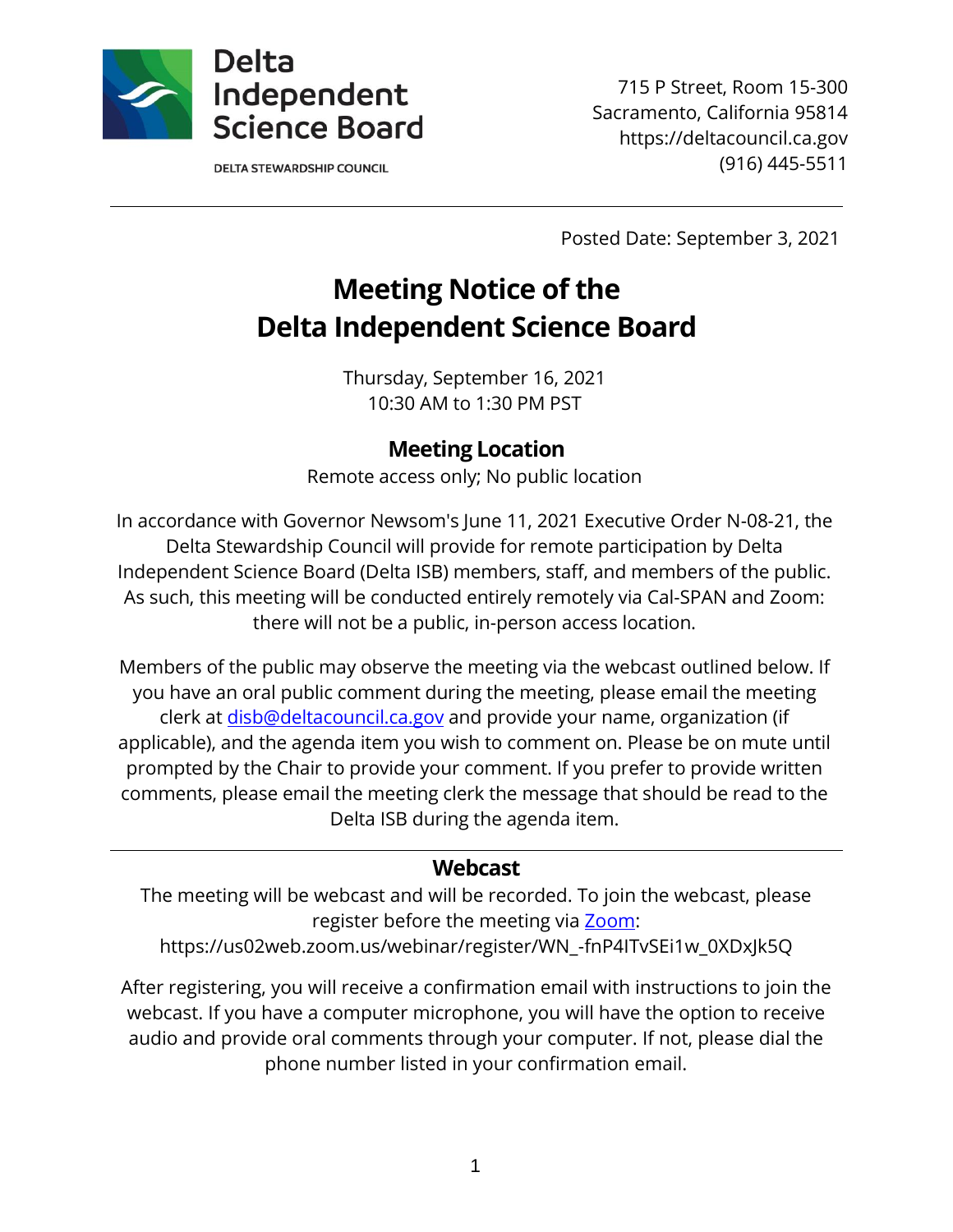Note: Accessing the Zoom webcast requires you to enter your name and email, which may be disclosed as public information. The signal for the live feed may be intermittent due to the internet infrastructure at your location.

#### **Other Remote Options**

If you need a phone only option, please call the meeting clerk at 916-902-6571 by 7:30 AM on Thursday, September 16.

If you prefer a view-only option that does not require registration, the meeting will also be webcast on [Cal-SPAN:](https://cal-span.org/static/index.php) https://cal-span.org/static/index.php. With this option, you will not be able to provide oral comments.

#### **Meeting Materials**

Materials referenced in this notice are available on the [events web page](https://deltacouncil.ca.gov/events.html) at https://deltacouncil.ca.gov/events.html. Members of the public are encouraged to visit the events web page to view the meeting materials.

## **Curtailment of Delta ISB Activities**

As discussed at recent Delta ISB meetings, the current appointment structure of Delta ISB members necessitates greatly curtailing the agenda and activities of the Delta ISB to a lower level. Substantial delays in many of the Delta ISB's anticipated and legislatively mandated reviews, products, and activities are expected. The Delta ISB is committed to supporting science for the Delta's problems and problemsolving, and looks forward to returning to its high level of productivity as soon as the State fully resolves this issue.

#### **Purpose**

The Delta ISB will discuss the recruitment of post-doctoral scholars that will help support the Delta ISB's work, the current vacancy on the Delta ISB, the election of the new Chair-elect, and the draft report for the Monitoring Enterprise Review. Based on the discussion, the Delta ISB may take action on electing a new Chair-elect and on next steps on the Monitoring Enterprise Review.

In addition, Dr. Laurel Larsen will provide an overview of the Delta Science Program, what science it supports in the Sacramento-San Joaquin Delta, and how it promotes and utilizes adaptive management. Afterwards, the Delta ISB will debrief on Dr. Larsen's presentation along with the agency presentations from its August 19, 2021 meeting and discuss how to move forward with future review topics.

This section describes the highlights. For more information about the meeting, refer to the agenda below.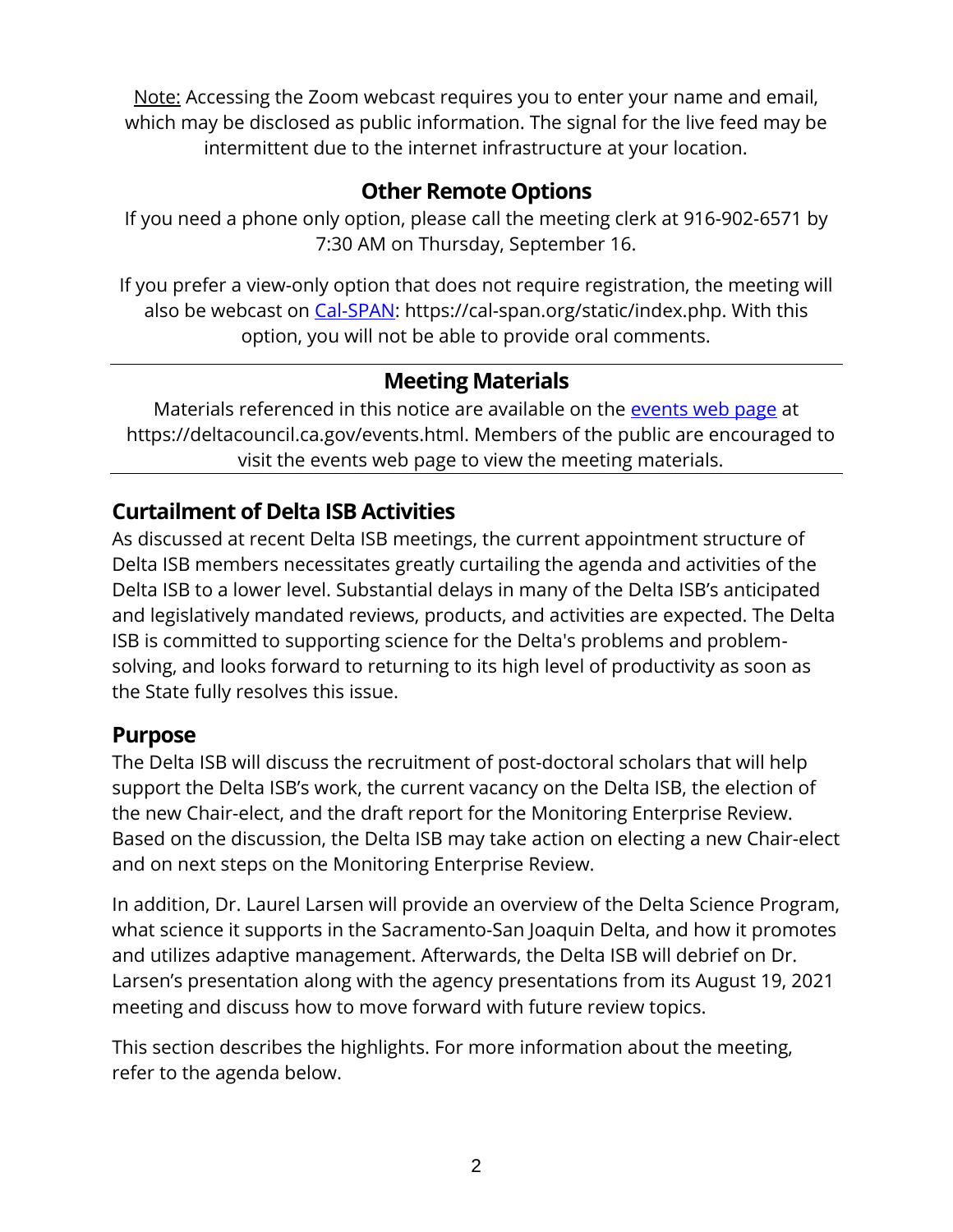### **Agenda**

The agenda items listed below may be considered in a different order pursuant to the determination of the Delta ISB chair. Times listed on the agenda are approximate only. At the discretion of the Delta ISB, all items appearing on this agenda, whether expressly listed for action, may be deliberated upon and may be subject to action.

~ 10:30 AM: Meeting Starts

- 1. Welcome and Declarations
- 2. Delta ISB Chair Report and Business Matters
- 3. Delta Stewardship Council Chair and Executive Office Report
- 4. Discussion and Potential Action: Recruitment of Post-doctoral Scholars for Delta ISB Support (Action Item)

The Reagents of the University of California, San Diego, California Sea Grant under contract with the Delta Stewardship Council will administer the recruitment and selection process for two post-doctoral researchers that will provide support to the Delta ISB for two years. The Delta ISB will discuss next steps for recruiting two post-doctoral researchers that will perform research, analyses and draft preliminary reports, presentations, and publications in support of review projects undertaken by the Delta ISB. Based on the discussion, the Delta ISB may take action on next steps for the recruitment.

5. Discussion: Delta ISB Member Recruitment

Due to the resignation of Dr. Jim Cloern, there has been a vacancy on the Delta ISB since June 19, 2021. Dr. Laurel Larsen, Delta lead scientist, will provide an update to the Delta ISB on her plans for filling the position and will seek feedback from the Delta ISB on filling the position.

6. Election of New Delta ISB Chair-elect (Action Item)

The Chair-elect position has been vacant since May 8, 2020. The Delta ISB will discuss the election of a new Chair-elect and may take action to elect a new Chair-elect from its existing membership. Once elected, the new Chair-elect's duties would begin immediately.

7. Discussion and Potential Action: Monitoring Enterprise Review (Action Item)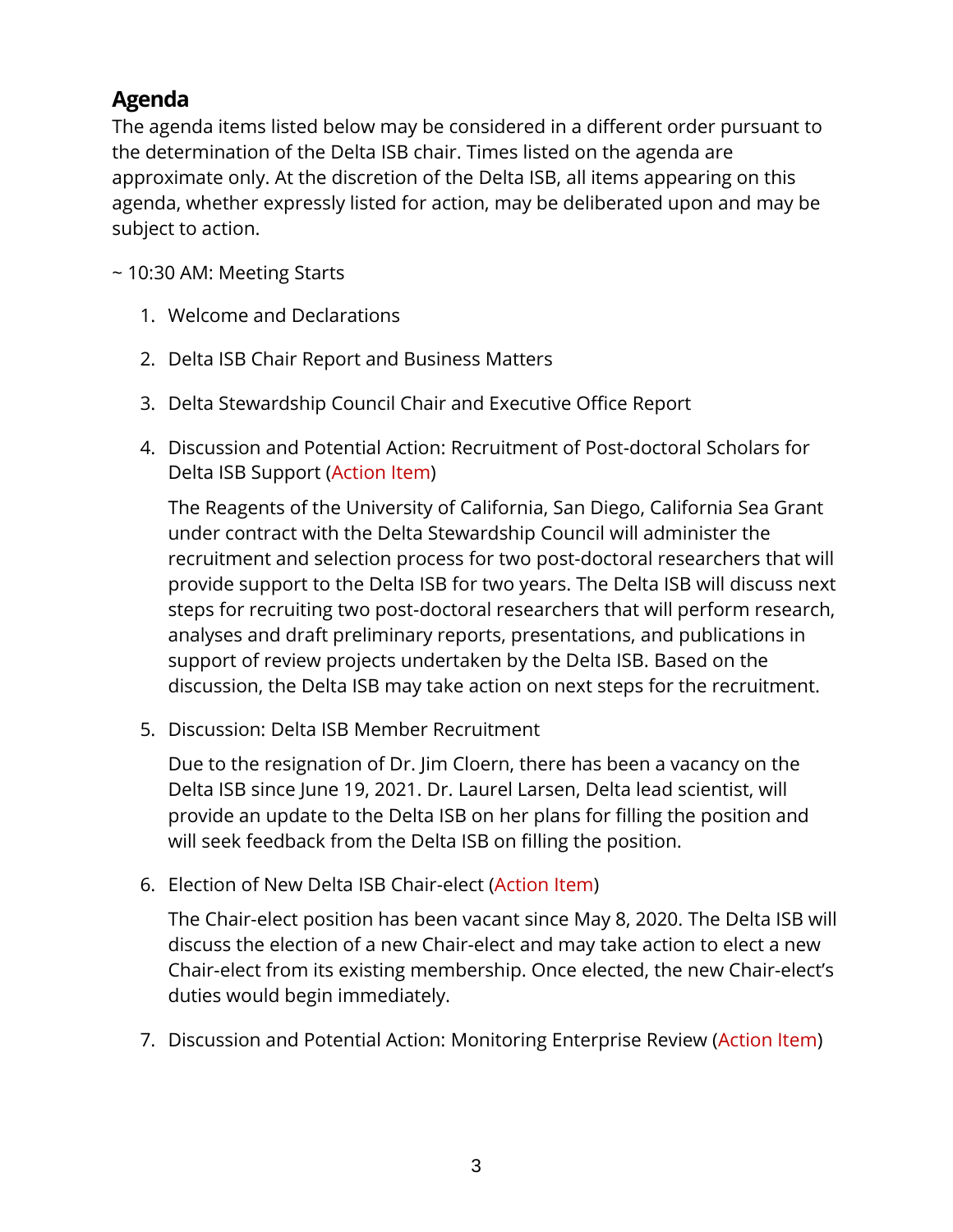The Delta ISB is in the process of reviewing how well monitoring programs are meeting the informational needs of management agencies. There are two components to this review. Component 1 was the development of a comprehensive inventory of monitoring programs in the Delta, which was completed in March 2020 (see [Component 1 summary\)](http://www.deltacouncil.ca.gov/pdf/isb/products/2020-03-31-isb-monitoring-enterprise-review-brochure.pdf). Component 2, currently underway, is the Delta ISB's evaluation and recommendations on monitoring programs. The Delta ISB will discuss the latest draft report. Based on the discussion, the Delta ISB may take action on next steps. For more information on the scope of the review, please refer to the monitoring [enterprise review prospectus.](http://deltacouncil.ca.gov/pdf/isb/products/2017-04-06-isb-mer-prospectus.pdf)

8. Discussion: Water Supply Reliability Review

The Delta ISB is undertaking a review of the scientific efforts and methods by various programs to estimate and evaluate water supply reliability. For more information on the scope of the review, please refer to the Delta ISB's water [supply reliability review prospectus.](http://deltacouncil.ca.gov/pdf/isb/products/2018-04-03-isb-water-supply-prospectus.pdf)

9. Overview of the Delta Stewardship Council – Delta Science Program by Dr. Laurel Larsen (Delta Lead Scientist)

The Delta ISB will hear from Dr. Laurel Larsen who will provide an overview of the Delta Science Program, what science it supports in the Sacramento-San Joaquin Delta, and how it promotes or utilizes adaptive management.

10.Debrief on Agency Presentations and Discuss Future Reviews

The Delta ISB will debrief on the presentation from Dr. Larsen along with the other agency overview presentations from the Delta ISB's August 19, 2021 meeting (see [recording\)](https://cal-span.org/unipage/?site=cal-span&owner=DISB&date=2021-08-20) and discuss how the information obtained from these agencies could help inform future review topics.

- 11.Preparation for Upcoming Delta ISB Meetings
- 12.Review of Items for Follow-up

Staff will provide a summary of any follow-up items for individual members to address after the meeting.

13.Public Comments

The Delta ISB will take public comments on topics within its jurisdiction that are not on the agenda.

~ 1:30 PM: Meeting Adjourned